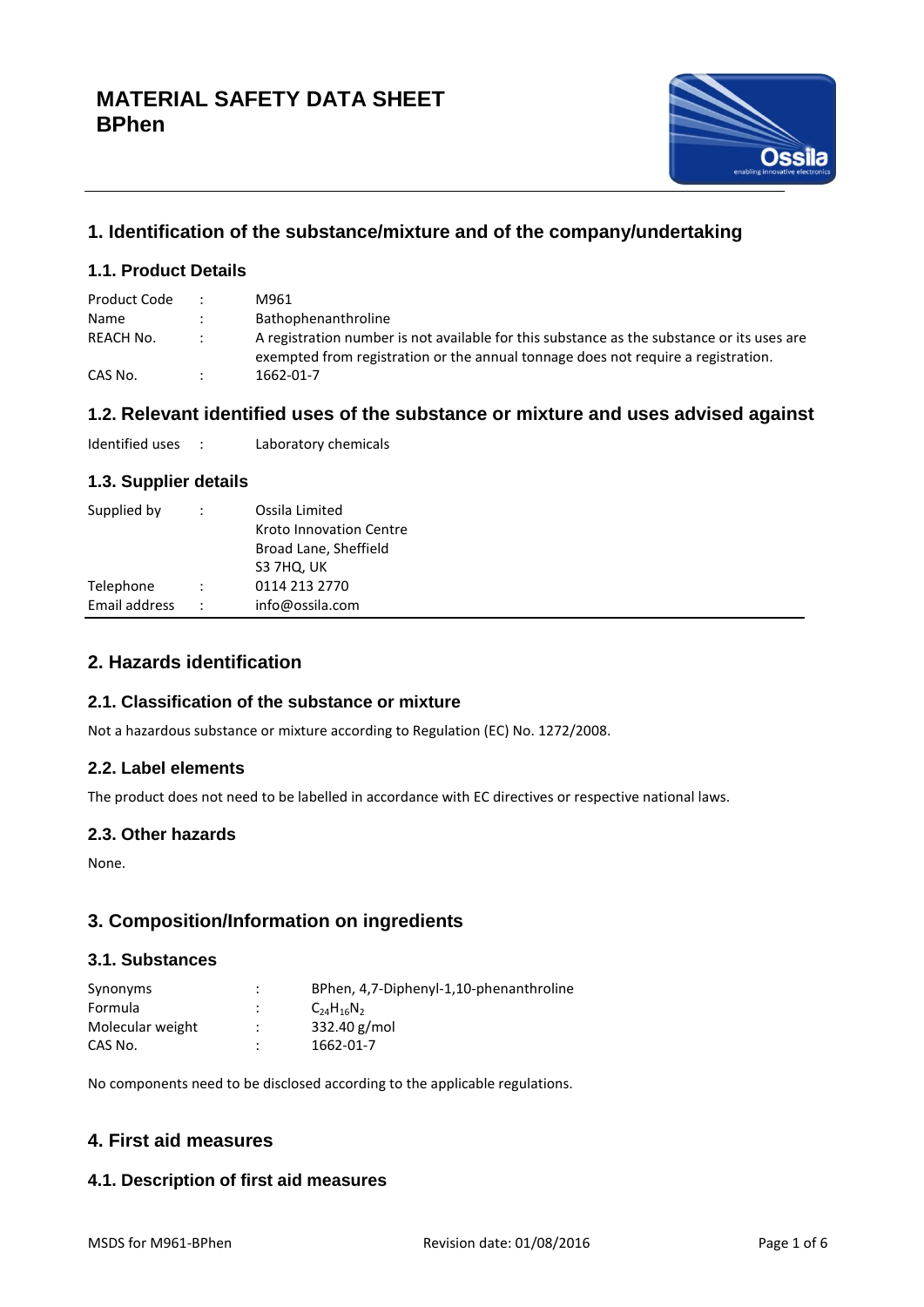#### **After Inhalation**

If inhaled, remove to fresh air. If not breathing give artificial respiration. Call a physician.

#### **After skin contact**

In case of skin contact, wash with soap and flush with copious amounts of water for at least 15 minutes. Remove contaminated clothing and shoes. Call a physician.

#### **After eye contact**

In case of contact with eyes, flush with copious amounts of water for at least 15 minutes. Assure adequate flushing by separating the eyelids with fingers. Call a physician.

#### **After Ingestion**

If swallowed, wash out mouth with water. Call a physician.

#### **4.2. Most important symptoms and effects, both acute and delayed**

The most important known symptoms and effects are described in section 11.

#### **4.3. Indication of any immediate medical attention and special treatment needed**

No data available.

# **5. Fire fighting**

#### **5.1. Extinguishing media**

**Suitable extinguishing media**: Dry chemical, alcohol-resistant foam, carbon dioxide or water spray. Consult with local fire authorities before attempting large scale fire fighting operations.

#### **5.2. Special hazards arising from the substance of mixture**

**Hazardous combustion products:** Carbon oxides, nitrogen oxides.

### **5.3. Advice for firefighters**

Wear a self-contained breathing apparatus if necessary. During a fire, irritating and highly toxic gases and vapours may be generated by thermal decomposition.

### **6. Accidental release measures**

#### **6.1. Personal precautions, protective equipment and emergency procedures**

Wear personal protective equipment (section 8). Avoid dust formation.

#### **6.2. Environmental precautions**

Do not let product enter drains.

### **6.3. Containment and cleaning**

Contain and clean up spill if safe to do so using an electrically protected vacuum cleaner or by wet-brushing. Dispose of dry waste in closed container for proper disposal according to local regulations.

# **7. Handling and storage**

### **7.1. Precautions for safe handling**

Avoid formation of dust and aerosols. Provide exhaust ventilation in places where dust is formed.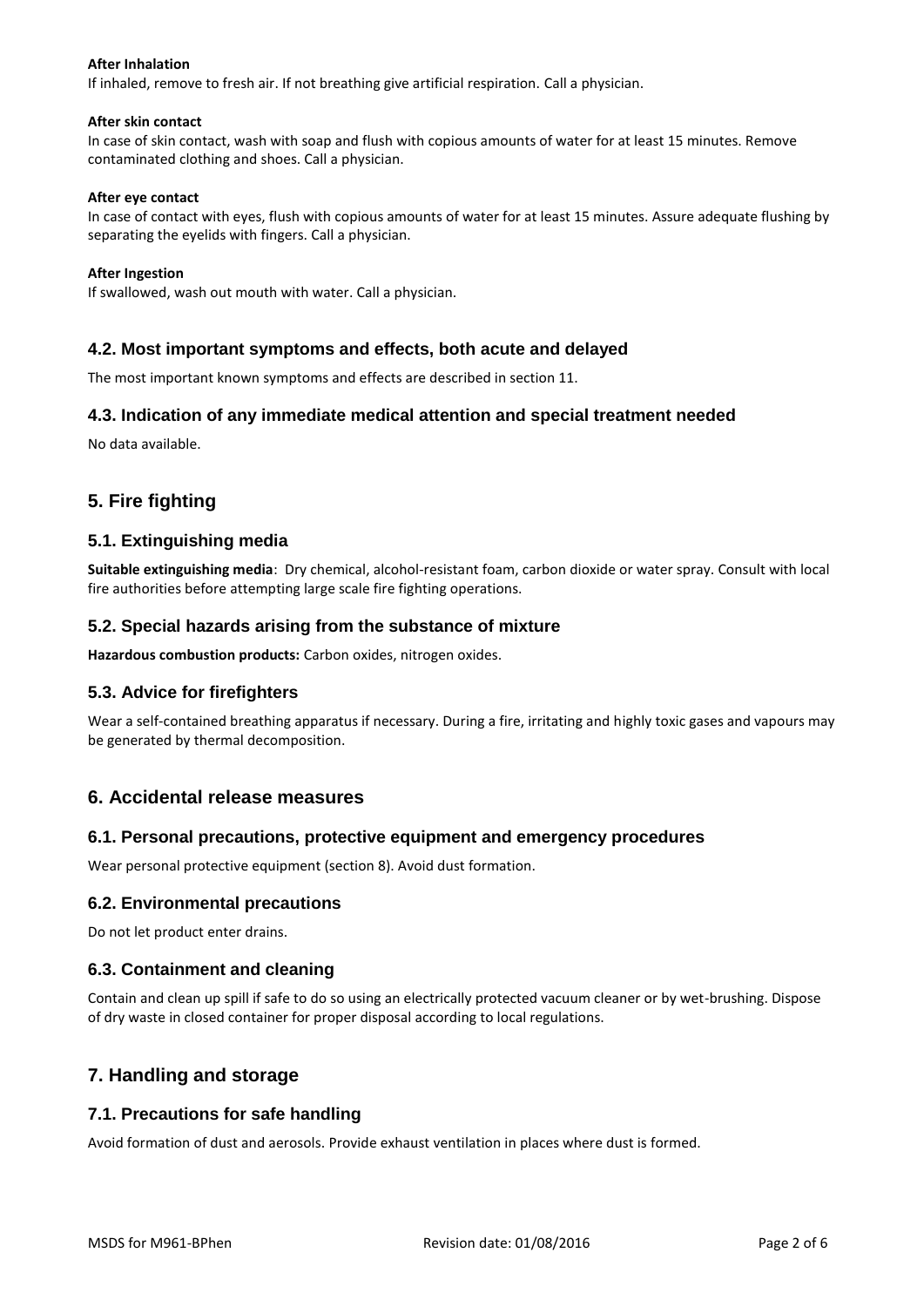# **7.2. Conditions for safe storage, including any incompatibilities**

Store in a cool, dry and well-ventilated place inside of a tightly sealed container. Reseal containers that have been opened and keep upright to prevent leakage.

# **7.3. Specific end uses**

Use in laboratories.

# **8. Exposure controls / Personal protection**

## **8.1. Control parameters**

## **Components with workplace control parameters**

Contains no substances with occupational exposure limit values.

## **Biological occupational exposure limits**

This product does not contain any hazardous materials with biological limits.

## **8.2. Exposure controls**

### **Engineering measures**

Handle in accordance with good industrial engineering/laboratory practices for hygiene and safety. Ensure eyewash stations and safety showers are close to the laboratory workstation. Ensure good general ventilation is present when handling the product.

## **Personal protective equipment**

**Eyes:** Wear safety glasses with side-shields conforming to appropriate government standards such as NOISH (US) or EN166 (EU).

**Skin**: Handle with appropriate gloves and use proper glove removal technique to avoid skin contact. Dispose of gloves in accordance with applicable laws. Wash and dry hands.

The selected protective gloves have to satisfy the specifications of EU Directive 89/686/EEC and the standard EN 374 derived from it.

**Clothing:** Wear complete suit protecting against chemicals; the type of equipment should be appropriate for the concentration and amount of dangerous substance used.

**Respirators:** Where protection from nuisance dusts is needed, use type N95 (US) or type P1 (EN 143) dust masks or those approved under appropriate government standards such as NIOSH (US) or CEN (EU).

### **General hygiene measures**

Wash thoroughly after handling. Wash contaminated clothing before reuse.

# **9. Physical and chemical properties**

### **9.1. Information on basic physical and chemical properties**

| Appearance              | Off-white to pale yellow crystals |  |
|-------------------------|-----------------------------------|--|
| Odour                   | No data available                 |  |
| Odour threshold         | No data available                 |  |
| рH                      | No data available                 |  |
| Melting/freezing point  | 218-220 °C (lit.)                 |  |
| Boiling point/range     | No data available                 |  |
| Flash point             | No data available                 |  |
| Evaporation rate        | No data available                 |  |
| Flammability            | No data available                 |  |
| <b>Explosive limits</b> | No data available                 |  |
| Vapour pressure         | No data available                 |  |
| Vapour density          | No data available                 |  |
| Relative density        | No data available                 |  |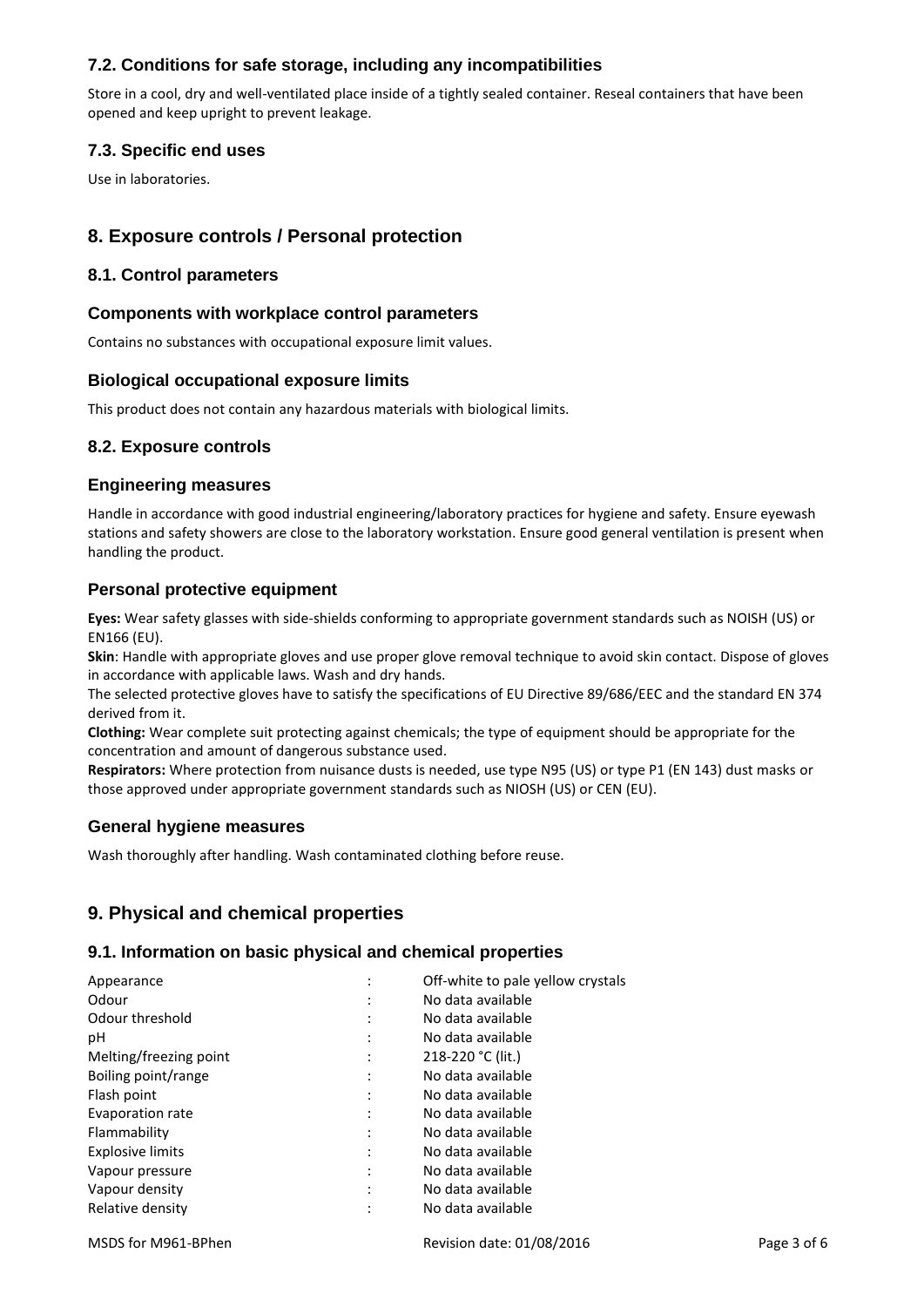| Solubility(ies)                        |                      | No data available |
|----------------------------------------|----------------------|-------------------|
| Partition coefficient: n-octanol/water | $\ddot{\cdot}$       | No data available |
| Autoignition temperature               | $\ddot{\cdot}$       | No data available |
| Decomposition temperature              | $\ddot{\phantom{a}}$ | No data available |
| Viscosity                              | :                    | No data available |
| Explosive properties                   | :                    | No data available |
| Oxidising properties                   | :                    | No data available |

## **9.2. Other safety information**

No data available.

# **10. Stability and reactivity**

## **10.1 Reactivity**

No data available.

## **10.2. Chemical stability**

Stable under normal temperatures and pressures under recommended storage conditions.

### **10.3. Possibility of hazardous reactions**

No data available.

### **10.4. Conditions to avoid**

No data available.

#### **10.5. Incompatible materials**

Strong oxidising agents.

### **10.6. Hazardous decomposition products**

No known hazardous decomposition products.

# **11. Toxicological information**

### **11.1. Information on toxicological effects**

**Acute toxicity** No data available. **Skin corrosion/irritation** No data available. **Serious eye damage/eye irritation** No data available. **Respiratory or skin sensitization** No data available. **Germ cell mutagenicity** No data available. **Carcinogenicity** No data available. **Reproductive toxicity** No data available. **Specific target organ toxicity - single exposure** No data available. **Specific target organ toxicity - repeated exposure** No data available. **Aspiration hazard** No data available.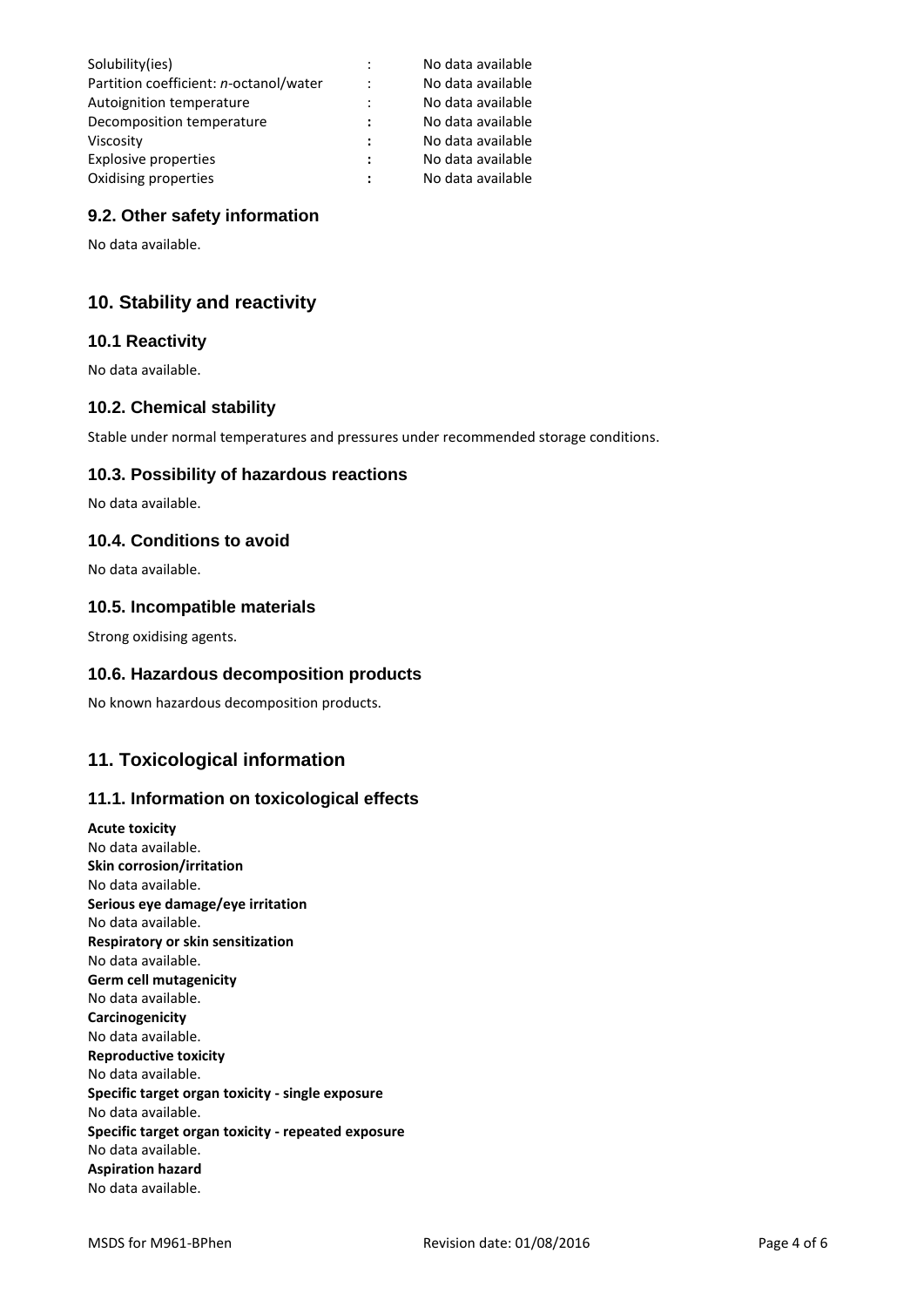#### **Routes of exposure** Eye contact, ingestion, inhalation, skin contact. **Signs and Symptoms of Exposure** No data available.

To the best of our knowledge, the chemical, physical, and toxicological properties have not been thoroughly investigated.

# **12. Ecological information**

# **12.1. Toxicity**

No data available.

# **12.2. Persistence and degradability**

No data available.

## **12.3. Bioaccumulative potential**

No data available.

## **12.4. Mobility in soil**

No data available.

### **12.5. Results of PBT and vPvB assessment**

PBT/vPvB assessment not available as chemical safety assessment not required/not conducted.

# **12.6. Other adverse effects**

No data available.

# **13. Disposal**

### **13.1. Waste treatment methods**

#### **Product**

Burn in a chemical incinerator equipped with an afterburner and scrubber. Observe all federal, state and local environmental regulations and directives on waste and hazardous waste. Offer surplus material to a licensed professional waste disposal professional.

#### **Contaminated packaging**

Dispose of as unused product.

# **14. Transport**

Non-hazardous for road, air and sea transport.

**IATA:** Not regulated as a hazardous material. **IMO:** Not regulated as a hazardous material. **RID/ADR:** Not regulated as a hazardous material.

# **15. Regulatory information**

This safety datasheet complies with the requirements of Regulation (EC) No. 1907/2006, the Registration, Evaluation, Authorisation and Restriction of Chemicals (REACH).